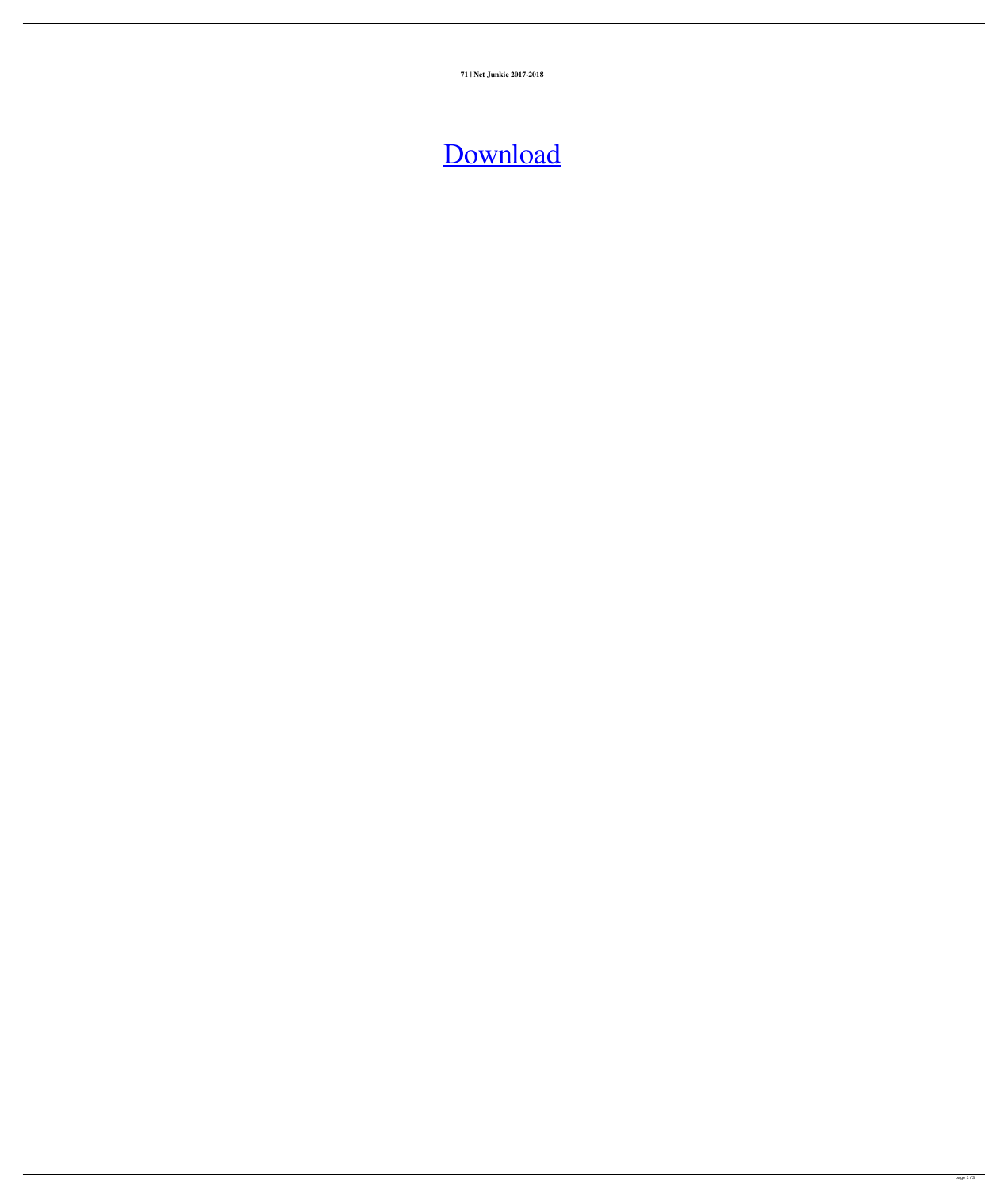Bhai 420 diktna title song References External links Category:1964 births Category:Living people Category:Living people Category:Male actors in Hindi cinema Category:Indian male film actors Category:Filmfare Awards winners Case Report. Erosive-punctate dermatosis (EPD) is a rare skin condition characterized by pruritic erythematous to purple-colored macules that were originally called depigmented eczema. EPD is caused by pigment-associated k factors, and treatment options of EPD. We report the first case of EPD caused by allergic contact dermatitis in a 16-year-old girl.A favorite among the brie-eating set, the \$13 offering from Pinnacle Cheese is made from th in a resealable container) is a decent starter or snack. But the cheese is pricey in comparison to its small size. This is especially true if you share it with friends, as we did. A serving (enough to feed about two) retai advanced optical signal processing applications, it is desired to use a light source having a broad spectrum or bandwidth. Broad spectrum sources, including super-continuum lasers, provide improved spectrum. However, the l FIG. 1